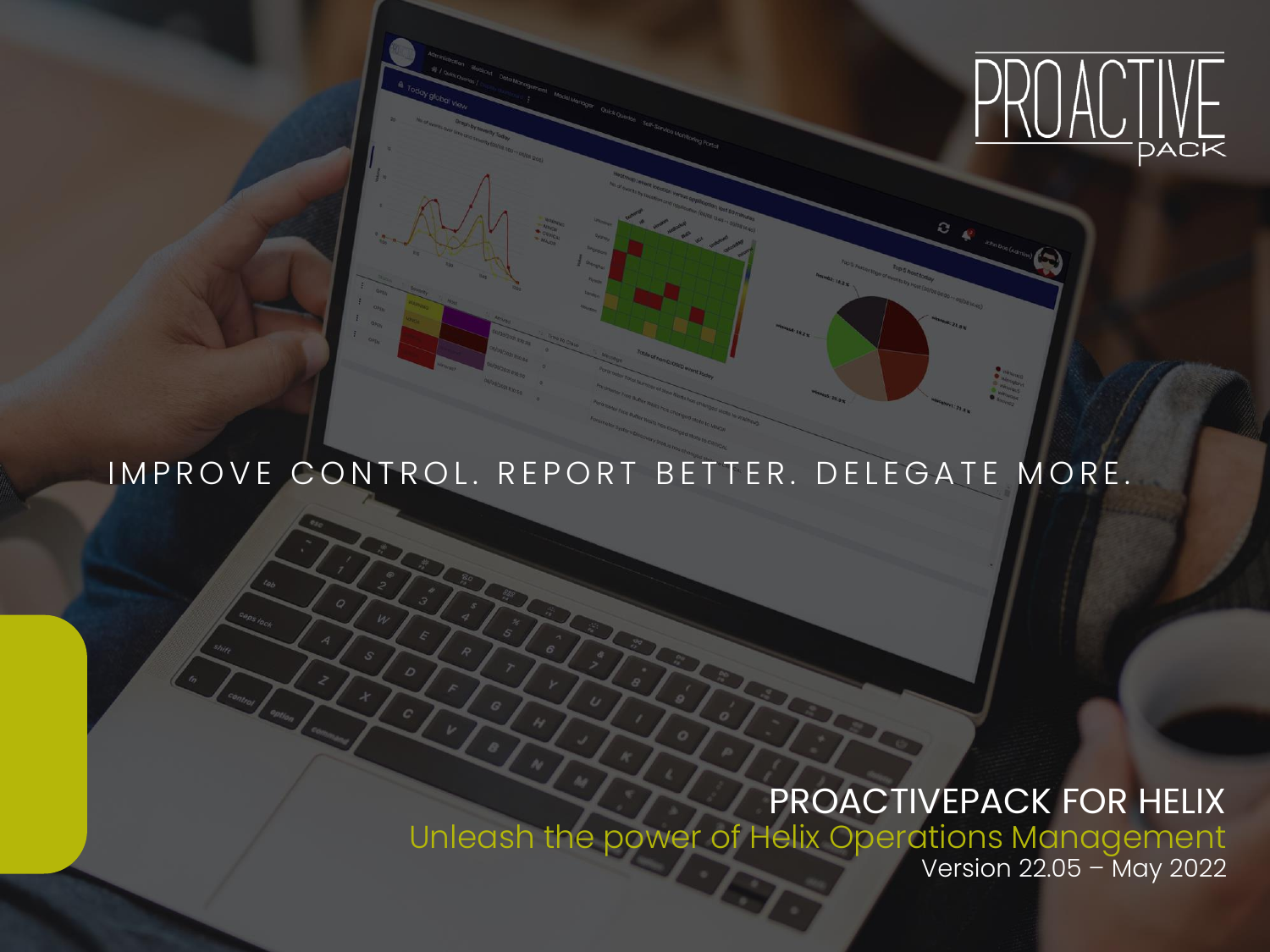





### BMC MarketZone

 $8$  bmc **MarketZone** 

### BMC Technology Alliance $8$  bmc **TAP Premier Partner**

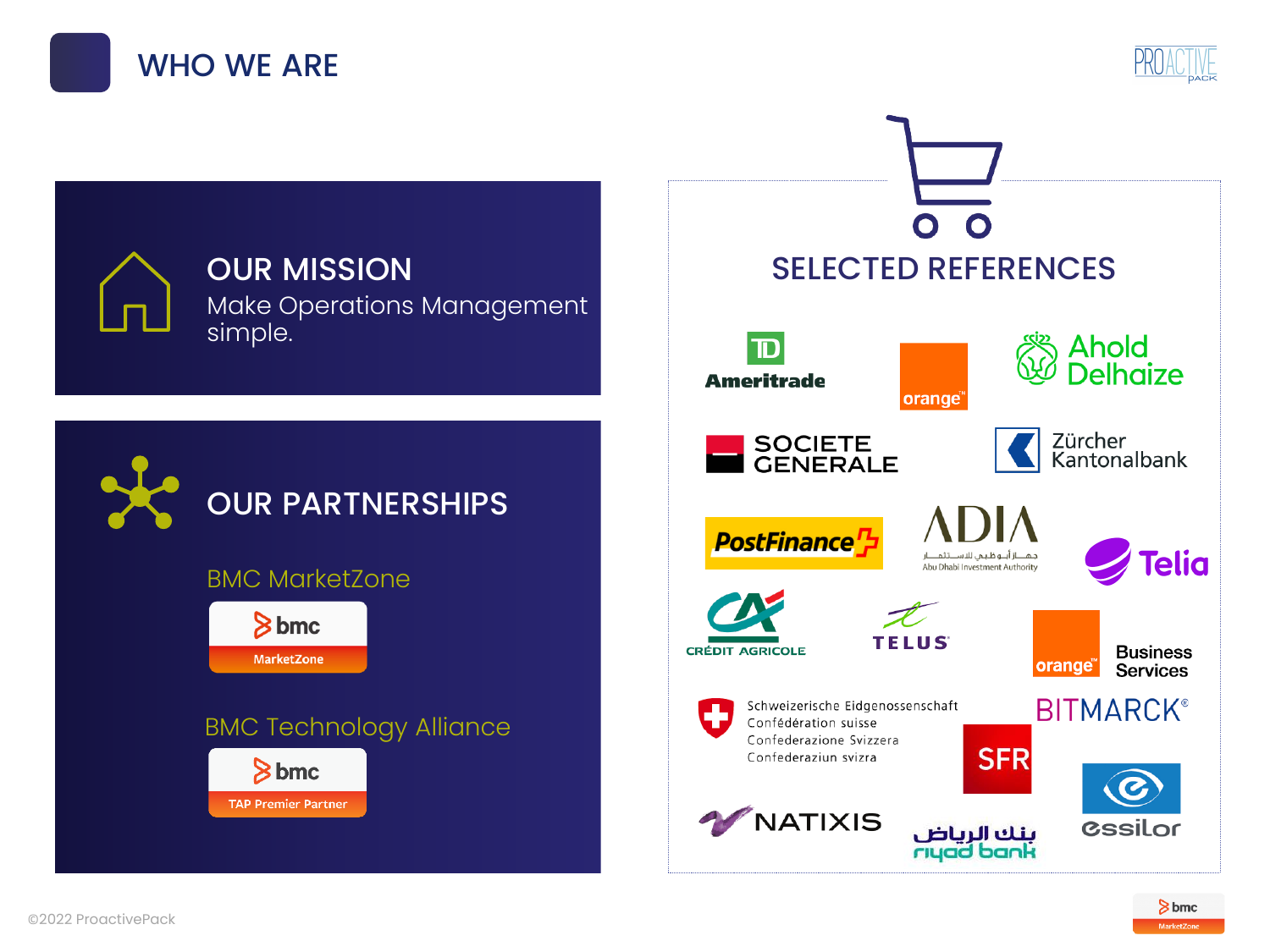# PROACTIVEPACK SOLUTIONS





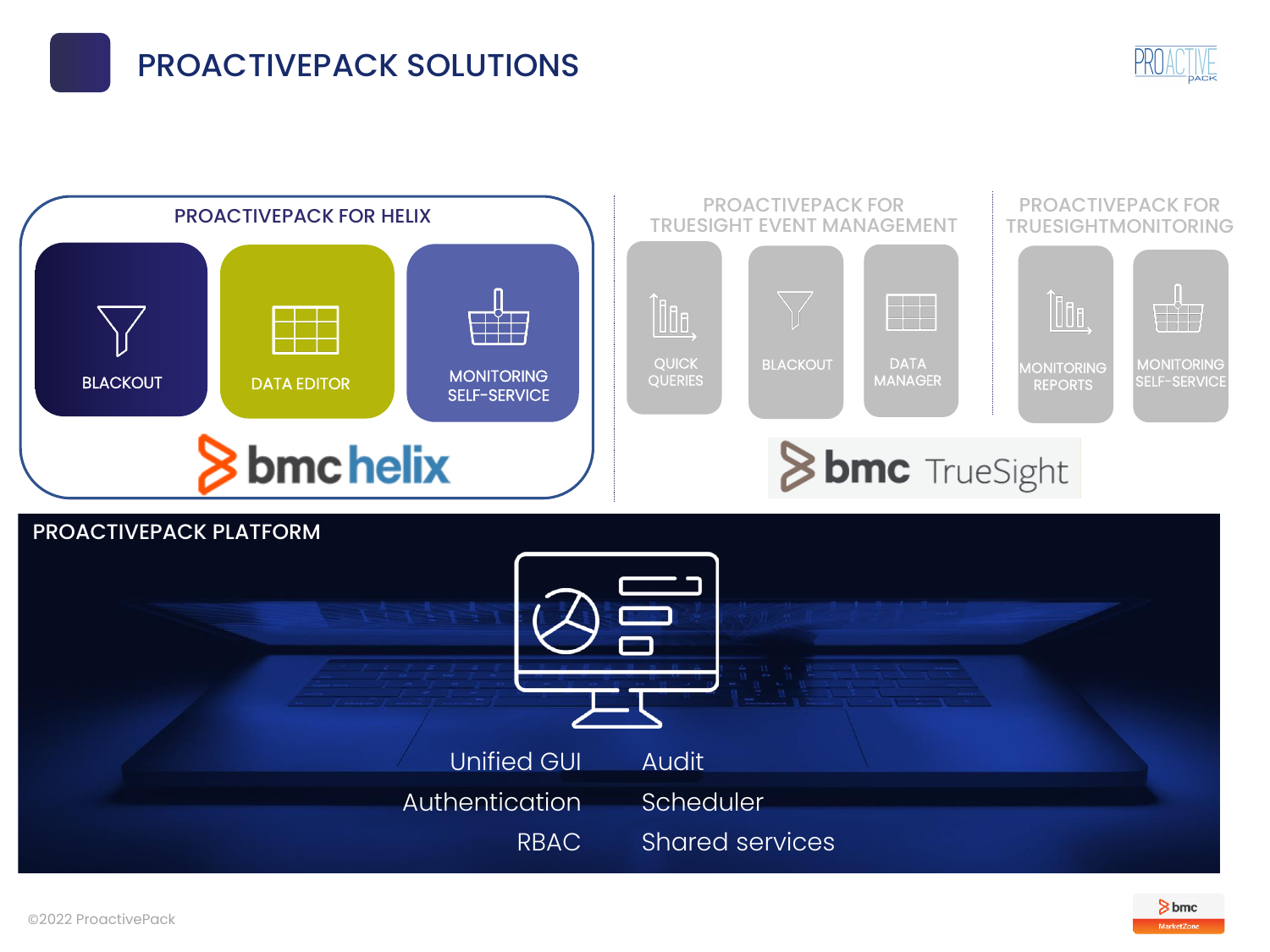





- WHY ANYTHING ?
- Event enrichment is complex and can only be managed by administrators
- Event blackouts cannot be safely delegated to operators
- Application owners do not have an accurate view on monitoring configuration
- Application owners cannot manage monitoring configurations themselves

### WHY PROACTIVEPACK?

- Secure, self-service interface for blackout end event enrichment
- Self-Service platform to configure monitoring
- Instant reporting on monitoring
- Controlled decentralization/delegation through a granular permission model

### WHY NOW ?



- ProactivePack for HELIX will reduce total TCO of HELIX Operations
- ProactivePack for HELIX will make operations easier and accelerate adoption and satisfaction
- Existing ProactivePack customers will ensure a smooth migration from TrueSight to HELIX.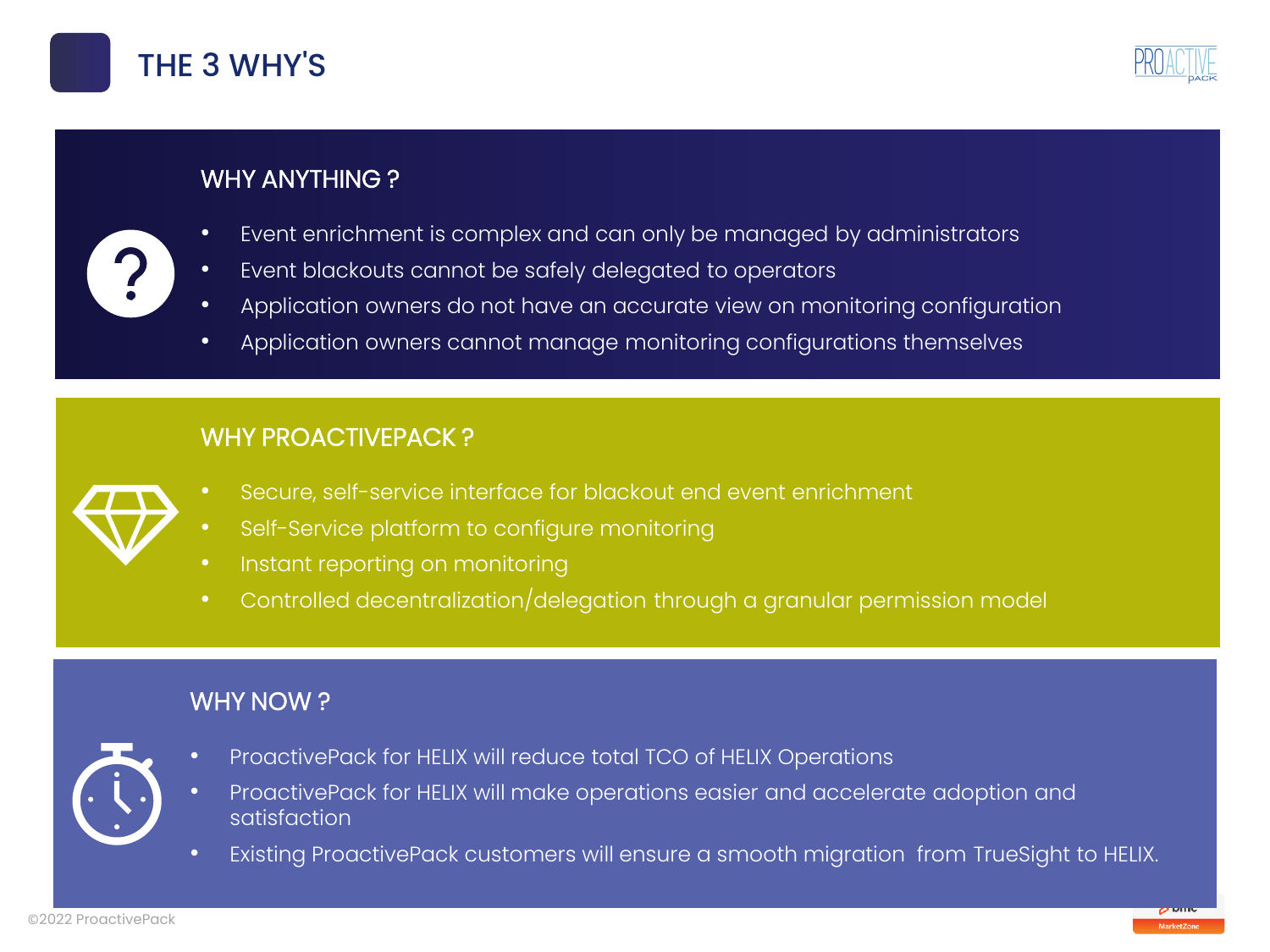



### **SECURE**

 $\infty$ 



- Authentication : Helix, AD, SAML or custom
- Super-granular RBAC  $\overline{\mathcal{C}}$
- Data segregation  $\varnothing$
- $\odot$ Comprehensive audit log



### USER FRIENDLY

- $\infty$ Internationalized & localized EN/FR/DE/ES
- $\infty$ No Helix expertise required !

### UP TO YOUR STANDARDS

- Product or appliance  $\infty$
- $\otimes$ Linux or Windows
- $\odot$ Zero downtime upgrade
- Perpetual/Subscription  $\infty$

|                 |                                   |                                                                    |                          | Administration Blackout Data Management Model Manager Quick Queries Self-Service Monitoring Portal |                | $c \cdot e$     | John Doe (Admins) |
|-----------------|-----------------------------------|--------------------------------------------------------------------|--------------------------|----------------------------------------------------------------------------------------------------|----------------|-----------------|-------------------|
|                 | # / Quick Quartes / Display groph |                                                                    |                          |                                                                                                    |                |                 |                   |
|                 |                                   | No. of events by Host (06/08/2021 00:00:00 -> 06/08/2021 14:48:52) |                          |                                                                                                    |                |                 |                   |
| chaprodb        | $\frac{1}{2}$                     | time                                                               | $\circ$                  | Increment                                                                                          | $\overline{B}$ | inorgan/2       | $\mathbf{u}$      |
| CARSTRAN        | ٠                                 | WWISHIO                                                            | $\circ$                  | <b>DAMAN</b>                                                                                       | ٠              | <b>WARNING</b>  | ۰                 |
| centras.        | $\bullet$                         | <b>CRIVER</b>                                                      | $\bullet$                | CHYCH.                                                                                             | $\bullet$      | <b>ORTICAL</b>  | $\bullet$         |
| or.             | $\bullet$                         | OK.                                                                | $\bullet$                | oc.                                                                                                | $\circ$        | oc.             | $\bullet$         |
| MADE:           | $\circ$                           | MADE                                                               | $\circ$                  | MINOR                                                                                              | $\bullet$      | MNOR            | ۰                 |
| MAJOR           | $\circ$                           | <b>MAJOR</b>                                                       | $\circ$                  | MAJOE                                                                                              | $\circ$        | MAJOE           | $\bullet$         |
| <b>Thursday</b> | $\Omega$                          | Ensuri92                                                           | <b>COL</b>               | Insurat                                                                                            | $\sim$         | <b>Incorde</b>  | $-100 - 10$       |
| wareness        | $\circ$                           | <b>Walnutes</b>                                                    | $\circ$                  | <b>VEAMING</b>                                                                                     | $\circ$        | <b>SUUMMER</b>  | $\bullet$         |
| <b>CEREAL</b>   | $\bullet$                         | CARGAL                                                             | $\bullet$                | <b>ORTICAL</b>                                                                                     | $\bullet$      | <b>CRTCAL</b>   | $\bullet$         |
| os:             | $\bullet$                         | or                                                                 | $\bullet$                | oc.                                                                                                | $\bullet$      | $_{\alpha}$     | $\bullet$         |
| MACE.           | $\circ$                           | MADE                                                               | $\bullet$                | MVDE                                                                                               | $\circ$        | servom          | $\bullet$         |
| <b>MAJOR</b>    | $\bullet$                         | <b>MAJOR</b>                                                       | $\bullet$                | MAJOR                                                                                              | $\bullet$      | MAJOR           | $\bullet$         |
| pretering.      | $-40 - 4$                         | $p$ -die-erv2                                                      | $\sim$                   | preson                                                                                             | $\sim$         | soperu'z        | $40 -$            |
| WARNING         | $\bullet$                         | <b>Warnings</b>                                                    | $\bullet$                | WARRING.                                                                                           | $\circ$        | <b>ISLAMING</b> | ٠                 |
| CRITICAL        | $\bullet$                         | <b>CEREAL</b>                                                      | $\bullet$                | <b>CRECKL</b>                                                                                      | $\bullet$      | <b>CRTICAL</b>  | $\bullet$         |
| $\infty$        | $\bullet$                         | or.                                                                | $\bullet$                | oc.                                                                                                | $\bullet$      | oc.             | $\bullet$         |
| cases.          | in.                               | assets.                                                            | $\overline{\phantom{a}}$ | Amortes.                                                                                           | e.             | ADMUSIC         | $\sim$            |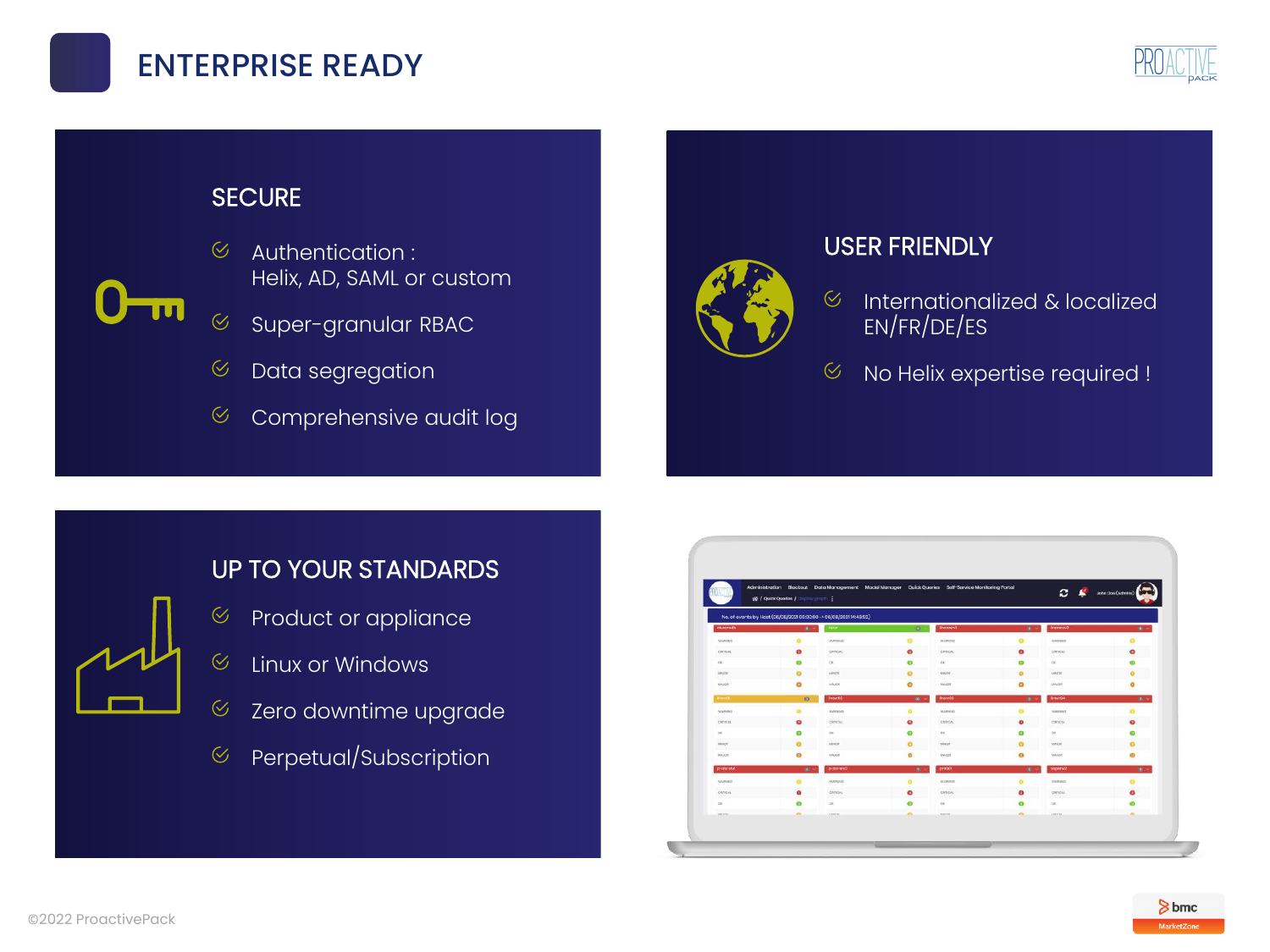# PROACTIVEPACK FOR HELIX





IMPROVE OPERATIONAL EFFICENCY

IMPLEMENT SELF-SERVICE

REDUCE OPERATIONAL COSTS

MAXIMIZE BMC INVESTMENT

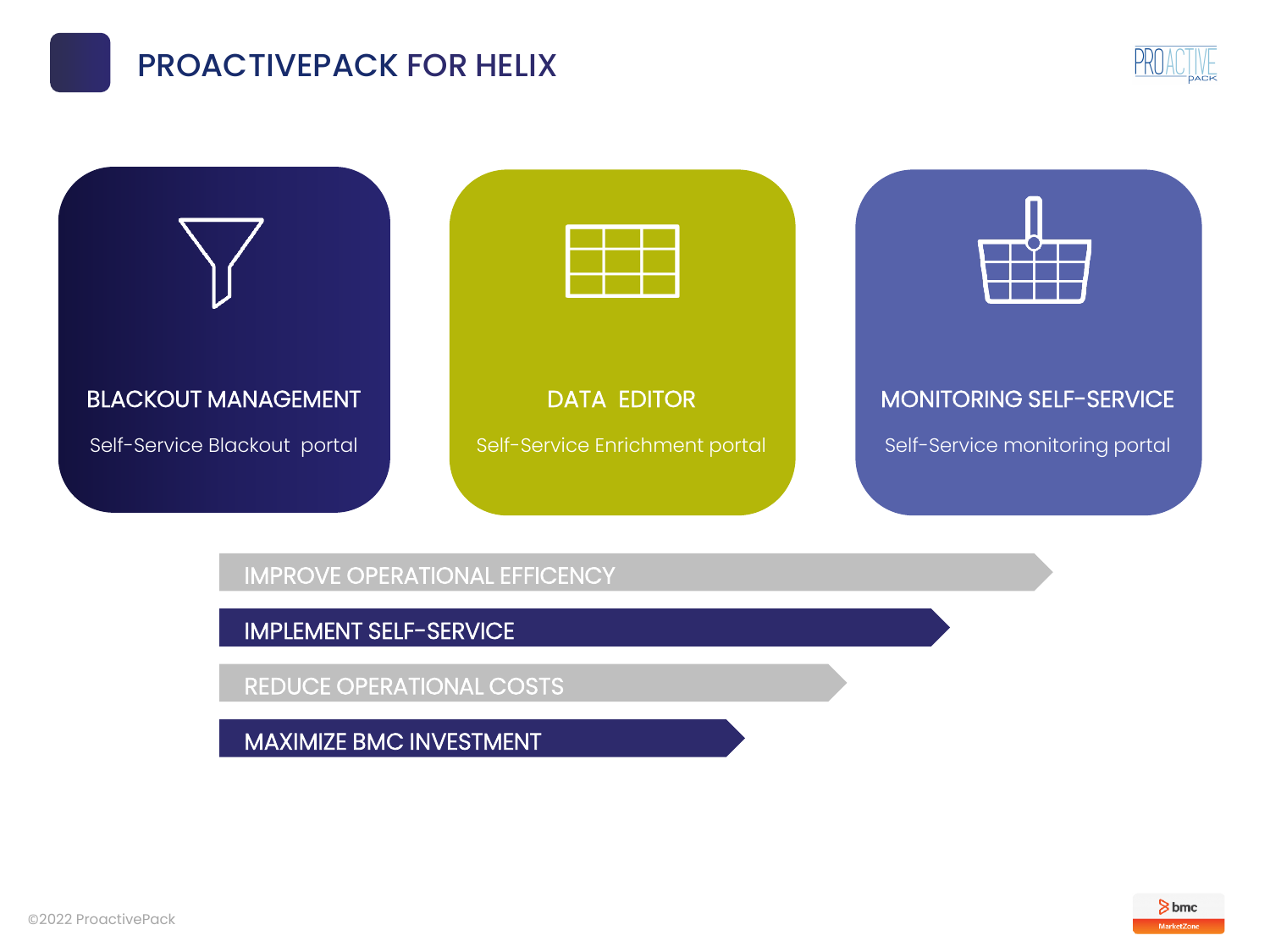

# BLACKOUT FOR Sbmchelix



## KEY FACTS

- $\%$  View and manage Helix Blackouts
- $\%$  Use and re-use calendars
- $\%$  Use predefined blackout templates and create your own
- $\%$  Import and re-use cell time frames
- $\%$  Secure blackouts with granular RBAC

# ADDED VALUE

- $\heartsuit$ Implement self-service
- Delegate duties  $\heartsuit$
- Reduce event numbers $\heartsuit$

| <b>Blackout type</b>         |              |                                        | Specific object      |   |    |   |  |
|------------------------------|--------------|----------------------------------------|----------------------|---|----|---|--|
| <b>Technical details</b>     |              |                                        |                      |   |    |   |  |
| hosts:                       | (backbox)    |                                        |                      | ≣ | 土  | 0 |  |
| Object class:                | ¢,           |                                        |                      |   |    | Q |  |
| Object:                      | Ĵ.           |                                        |                      |   | டு | Q |  |
| Parameter:                   | <sup>*</sup> |                                        |                      |   | டு | Ω |  |
| Period<br><b>Dates based</b> |              |                                        | v                    |   |    |   |  |
| Time Zone:                   |              | (UTC +1:00) Brussels, Copenhagen, Madr | 丷                    |   |    |   |  |
| <b>Start:</b>                | 09/02/<br>茴  | 12pm<br>v                              | 16 m<br>v            |   |    |   |  |
| End:                         | 囪<br>09/02/  | 12pm<br>v                              | 26 <sub>m</sub><br>٧ |   |    |   |  |
|                              |              |                                        |                      |   |    |   |  |
| <b>Action</b>                |              |                                        |                      |   |    |   |  |
| Set event to BLACKOUT        |              |                                        | ◡                    |   |    |   |  |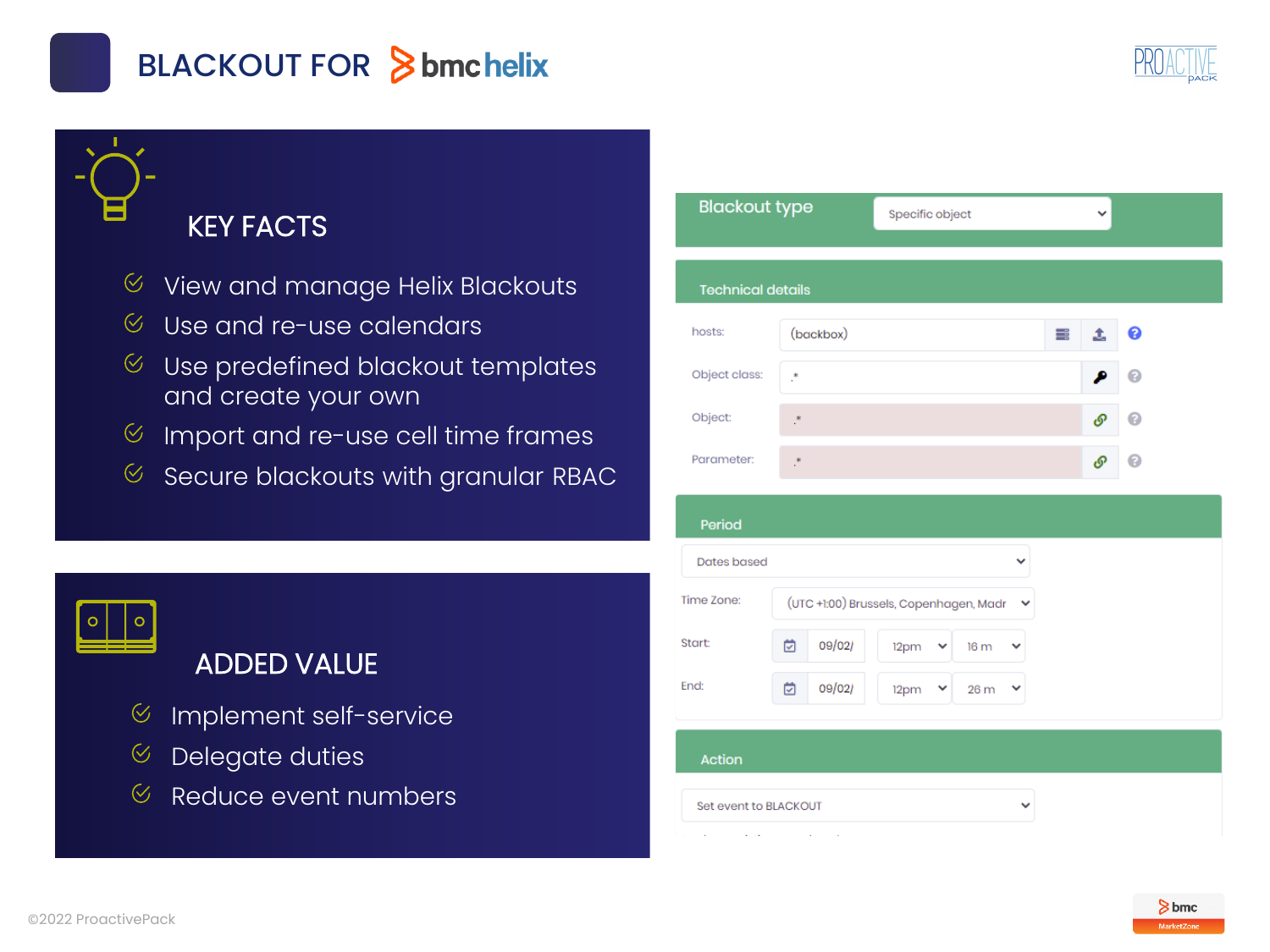# DATA EDITOR FOR **Sbmchelix**



### KEY FACTS

- $\%$  View and manage dynamic enrichment data as used in BHOM
- Excel Import / Export  $\bigcirc$
- Grant permissions at table/operation level  $\heartsuit$
- $\heartsuit$ Control and validate user input
- $\infty$ Validate enrichment online with test events



## ADDED VALUE

- $\heartsuit$ Offload administrators and delegate duties
- $\heartsuit$ Ensure consistent data input
- Ensure standards are followed $\heartsuit$

### Event Catalog (Linux)

#### **Create DDA Entry**

#### **Input Slots** Parameter  $x_0^o$   $\rho$   $\theta$  $PQ$ Object **Object Class PQ** Host Ō. **Pe Host Class**  $\sim 20$ Tinux

#### **Data Slots**

enabled Severity Ov Automation Incident Cr Notification Notification Notification

| <b>YES</b>                            | $\checkmark$ |           |
|---------------------------------------|--------------|-----------|
| erride<br><b>NO</b>                   | $\checkmark$ | $\bullet$ |
| Grace Period (mins)<br>$\circ$        |              | $\bullet$ |
| eation(Prod)<br>AUTO_MAJOR_AND_HIGHER | $\checkmark$ | $\bullet$ |
| Trigger<br><b>NO</b>                  | $\checkmark$ | $\bullet$ |
| Timeframe<br>'MO-SO_00-24'            | $\checkmark$ | $\bullet$ |
| Format<br><b>EMAIL</b>                | $\checkmark$ | ℯ         |

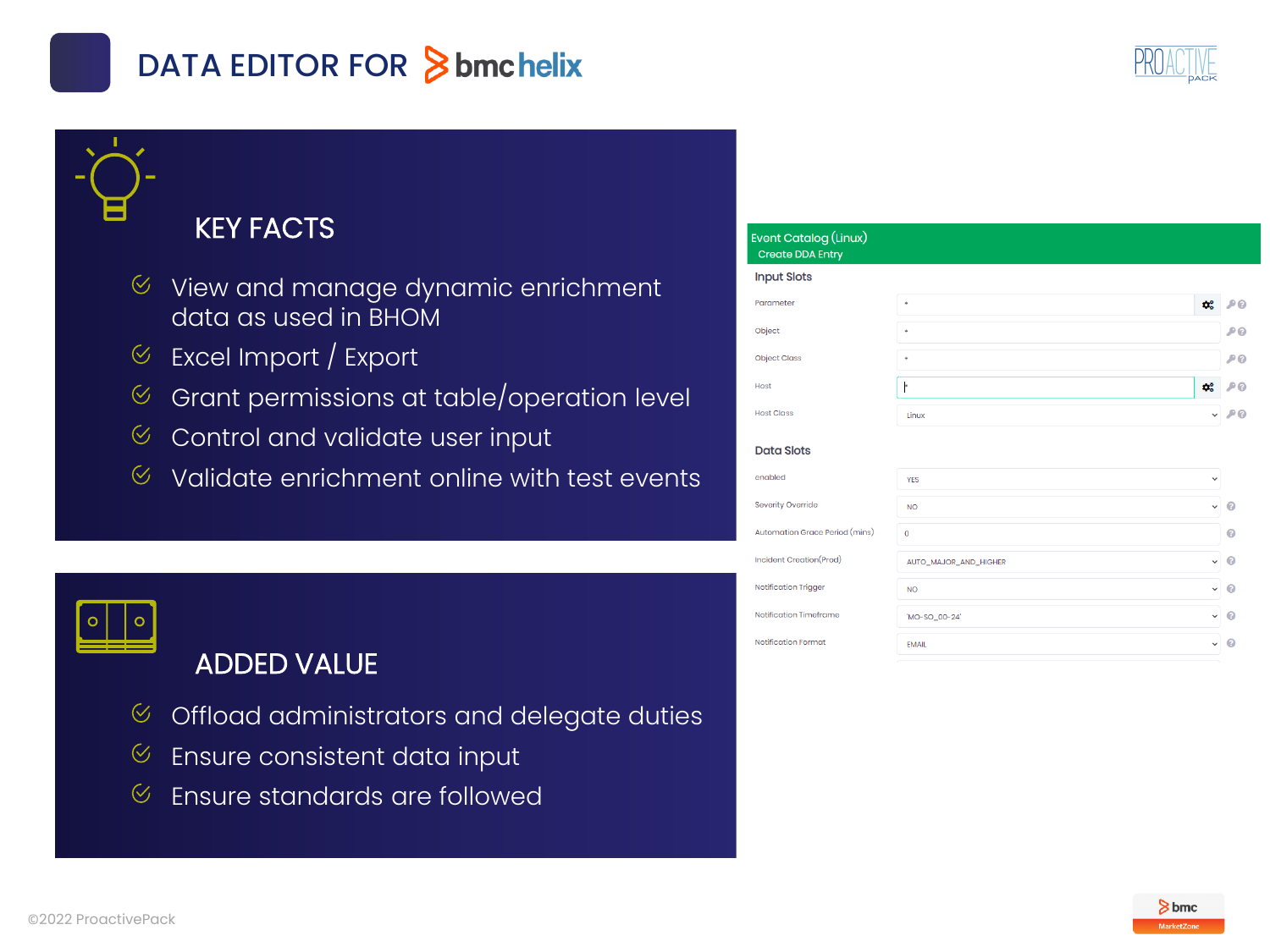## PROACTIVEPACK FOR MONITORING





### **MONITORING CONFIGURATION** REPORTS

Build monitoring configuration reports in seconds



MONITORING **CONFIGURATION** SELF-SERVICE

Delegate monitoring & threshold configuration

IMPROVE OPERATIONAL EFFICENCY

REDUCE OPERATIONAL COSTS

REDUCE OPERATIONAL RISK

MAXIMIZE BMC INVESTMENT

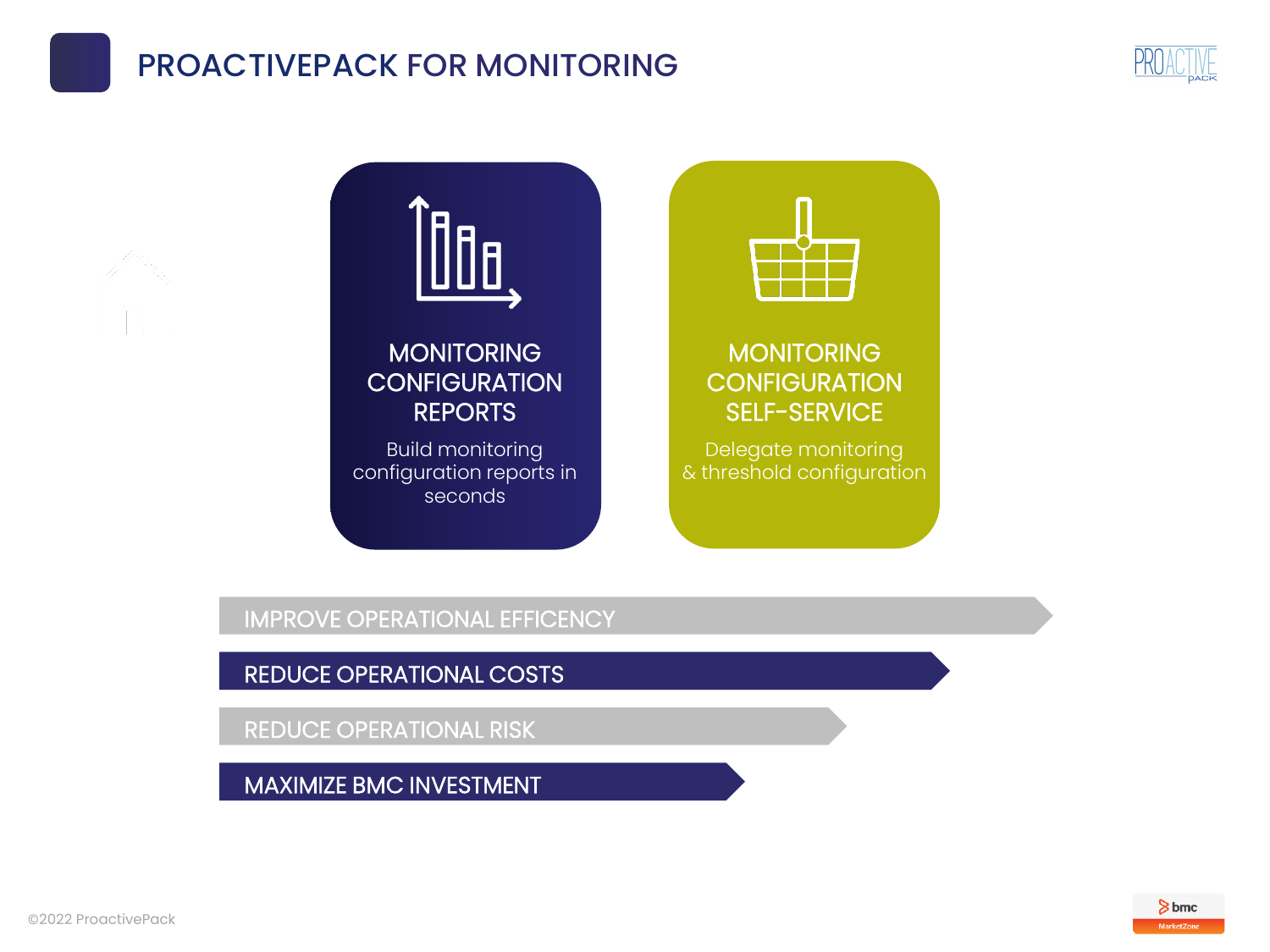# CONFIGURATION REPORTS FOR



### KEY FACTS

- $\heartsuit$ Create monitoring configuration reports in seconds
- $\%$  Report on devices, instances, thresholds, templates,…
- $\heartsuit$ Generate report online, as PDF/XLS, as email
- Integrate external data, e.g. using  $\heartsuit$ CMDB attributes



ADDED VALUE

- $\infty$ Ensure monitoring requirements are met
- Easily dispatch information  $\otimes$
- $\heartsuit$ Identify monitoring inconsistencies

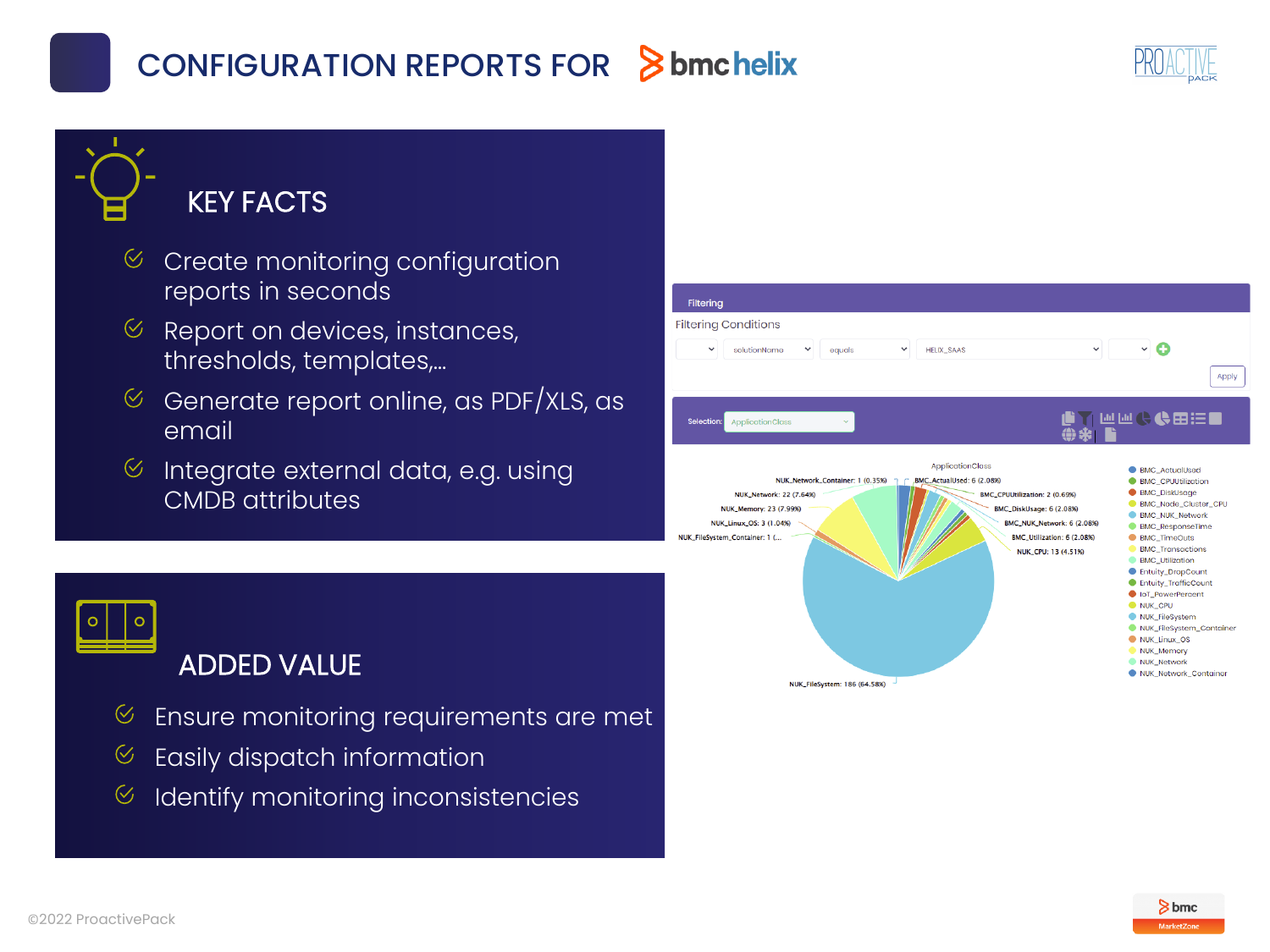# MONITORING SELF-SERVICE FOR Sbmchelix



# KEY FACTS

- Allows secure delegation of  $\heartsuit$ monitoring configuration
- $\%$  Subscribe/Unsubscribe devices to templates
- $\%$  Set individual thresholds
- $\%$  Create monitors for common scenarios (log, process monitoring…)





### ADDED VALUE

- Hides away the complexity of the  $\heartsuit$ monitoring solution
- $\mathcal C$  Reduces administration costs through self-service
- Minimizes human input, errors, and  $\heartsuit$ required training

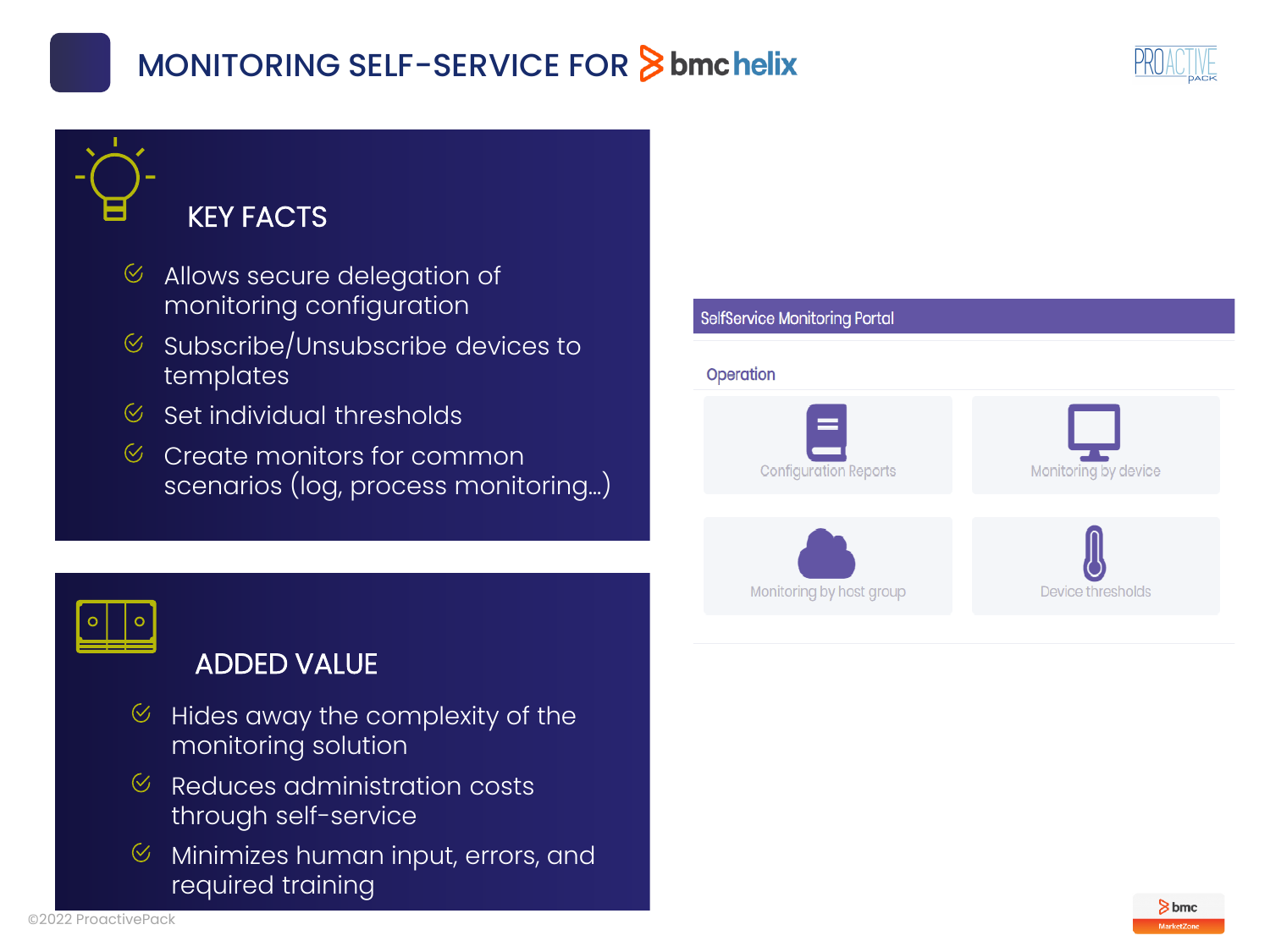# PLEASE ALSO CHECK...PROACTIVEPACK FOR TRUESIGHT MONITORINGILLE



### IMPROVE OPERATIONAL EFFICENCY

REDUCE OPERATIONAL COSTS

REDUCE OPERATIONAL RISK

MAXIMIZE BMC INVESTMENT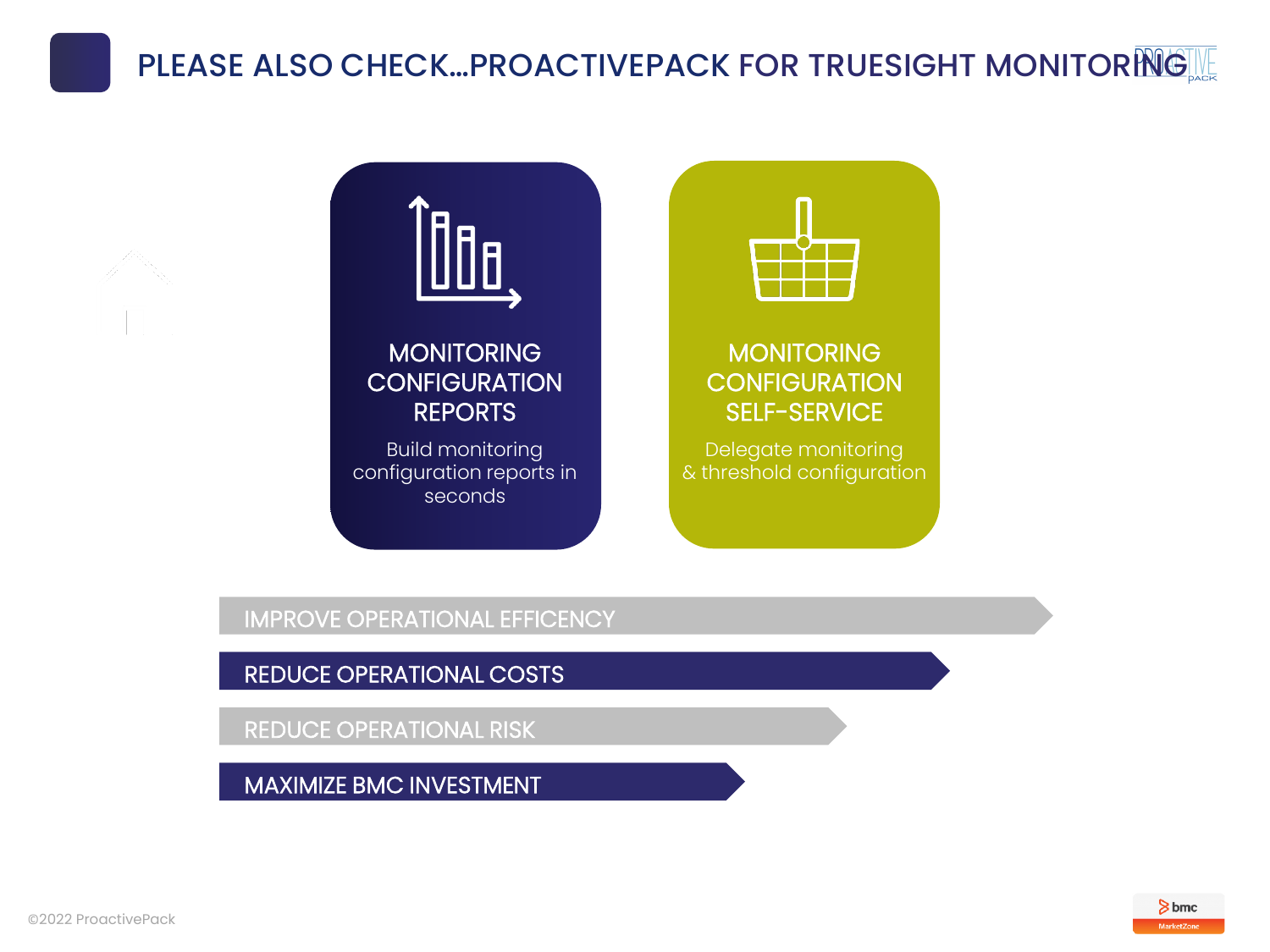### **PROACTIVE** PLEASE ALSO CHECK…PROACTIVEPACK FOR TRUESIGHT EVENTS



securely

in seconds

IMPROVE OPERATIONAL EFFICENCY

blackouts

IMPLEMENT SELF-SERVICE

REDUCE OPERATIONAL COSTS

MAXIMIZE BMC INVESTMENT

\*DDA = Dynamic Data Association – configuration tables in TrueSight that control how events are processed

cells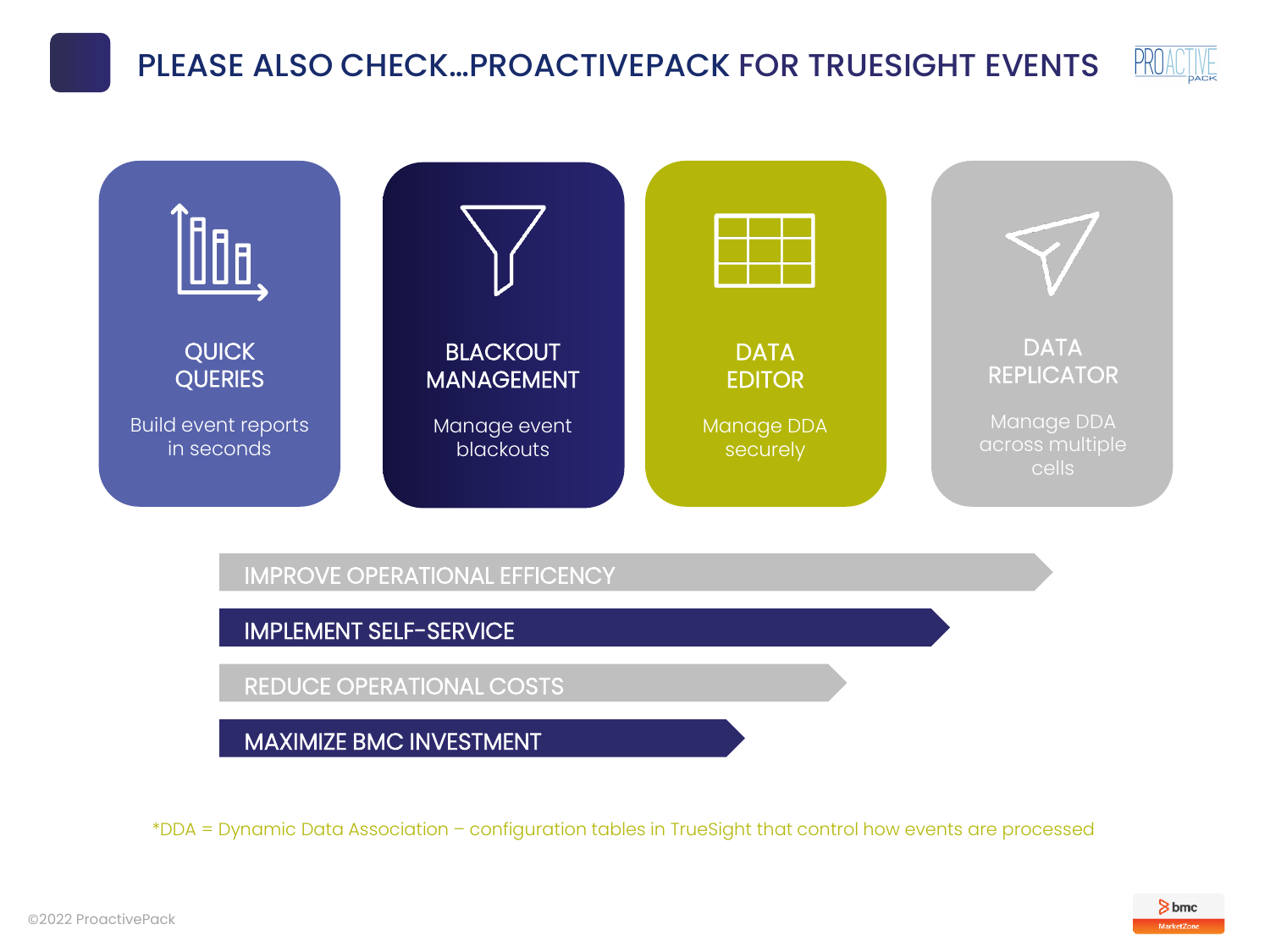



### WHO WE ARE

- $\infty$ BMC Technology Alliance and BMC MarketZone Partners
- $\heartsuit$ Experts on monitoring and event management solutions for 25+ years
- Enabling control rooms and NOC's  $\otimes$ worldwide

### **CONTACT**

- contact@proactivepack.com
- [https://support.proactivepack.com](https://support.proactivepack.com/)  $\infty$
- [https://www.proactivepack.com](http://www.proactivepack.com/)



DACK